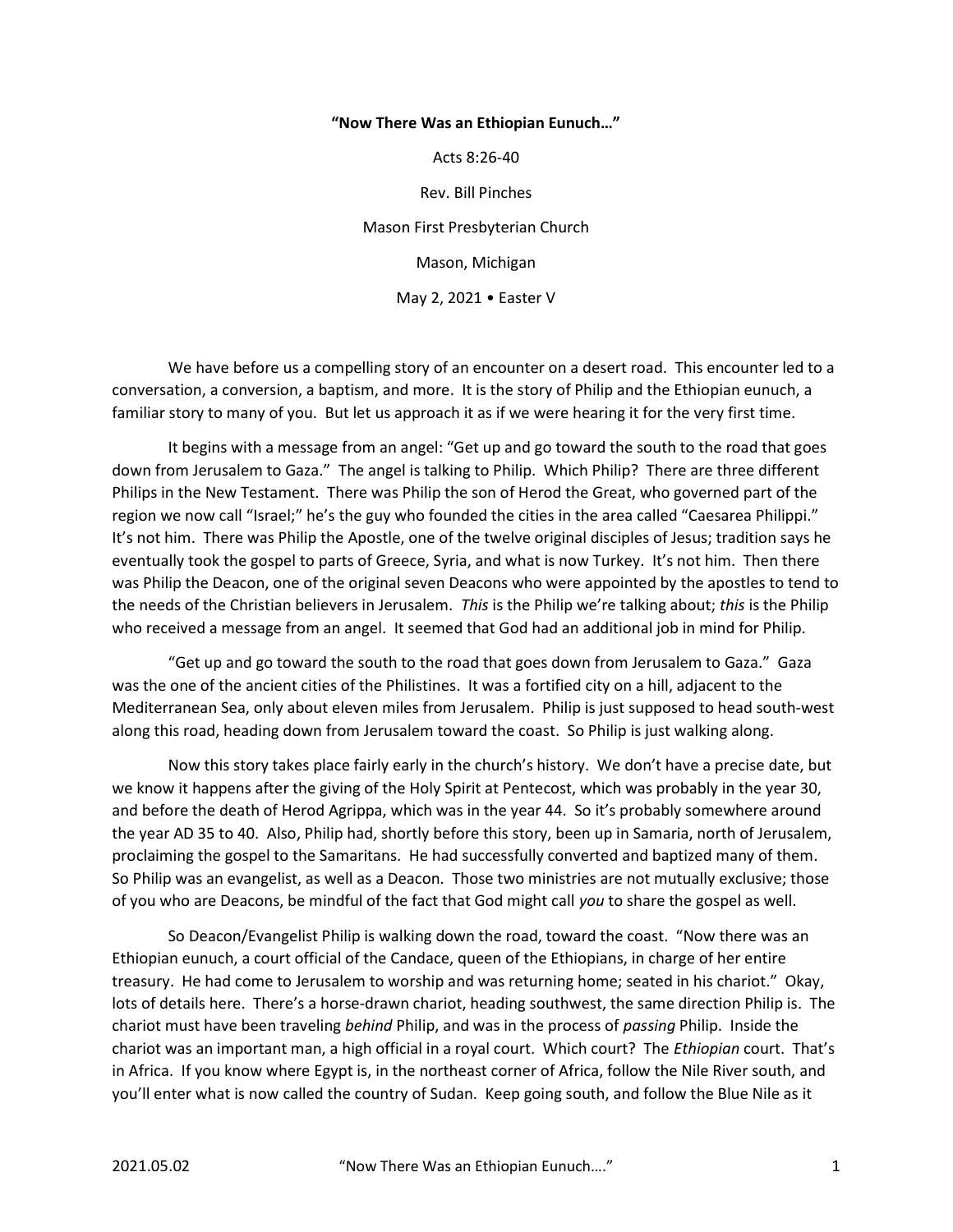bends a bit to the east, and you'll enter the country called Ethiopia. You're now south of the Sahara Desert, deep into the heart of Africa. The ancient region called "Ethiopia" had different boundaries, and probably contained parts of Sudan as well, but you get the general idea. It was a native African kingdom. It was a powerful kingdom, at different periods of history; at this point in history, the Ethiopian kingdom was having periodic skirmishes with the Roman Empire. Rome controlled the parts of Egypt along the Mediterranean Sea, and tried from time to time to expand their territory southwards, but they ran into troubles with this Ethiopian kingdom, which did not want to submit to Roman rule.

 We know from other historical records the names of a couple Ethiopian queens in the early-tomid first century. One was named Amanitore; another was named Gersamot. The queen's title was "Kandake," or "Candace," which technically means "queen regnant;" these women were either the husband or the mother of the king. The queen had her own royal court, and wielded a great deal of power and wealth. One of those queens was buried in a tomb in a pyramid in a place called Meroë; that pyramid still stands today. One of these women may be the "Candace" who is mentioned in our story.

 So the Ethiopian man in the chariot worked for the Candace, the Ethiopian queen. He was in charge of her royal treasury – all her wealth. You could call him the "Secretary of the Treasury." This was an important position, held only by somebody who was deeply trusted by the queen.

 He was also a eunuch. Either he was deformed from birth, or he was surgically altered to prevent the production of testosterone and to make him incapable of fathering children. Eunuchs were commonly employed in royal courts in antiquity, particularly in women's courts, because they were viewed as "safer" than the typical male. There was a lot less risk to the women from a eunuch.

 Did I mention – he was Black? Presumably that's obvious, since he's a native Ethiopian, but it does need to be said. When I was searching for art relating to this story, I found numerous paintings from across the centuries depicting him as a white European. The man had been stripped of his identity, his ethnicity, his culture. An integral part of this story was lost. The word "Ethiopian" did not originate in Africa; it was a Greek word; it meant "burned-faced" or "scorched-face." It was used by Greekspeakers to describe people with dark skin. There is no question: this man was most definitely Black.

He was also interested in the Jewish religion. He had just been to Jerusalem on a pilgrimage! How he had learned of the Jewish faith, and whether this was his first visit to Jerusalem or his twentieth, we will never know, but the combination of the Nile River and the Roman roads made it easy for wealthy people like him to travel from Africa to Jerusalem and back again. He would not have been granted the same degree of access to the temple that ordinary Jews would have had – as a foreigner and as a eunuch, there were two strikes against him – but he was clearly taken with Jewish faith and practice. He even owned a copy of the book of Isiah. Those were not easy to come by. Synagogues had them, but most ordinary Jews did not. A lot of people couldn't even read. It had been copied by hand, as all books were. Was it available for purchase in Jerusalem? Had he commissioned it? We don't know. All we know is that he was reading the book of Isaiah, in his chariot, as he rode along the road.

The Holy Spirit tells Philip to run up to the carriage. In the ancient world, people read out loud, so when Philip comes near, Philip hears the man uttering familiar words: "Like a sheep he was led to the slaughter, and like a lamb silent before its shearer, so he does not open his mouth. In his humiliation justice was denied him. Who can describe his generation? For his life is taken away from the earth." Philip asks: "Do you understand what you are reading?" The man responds: "How can I, unless someone